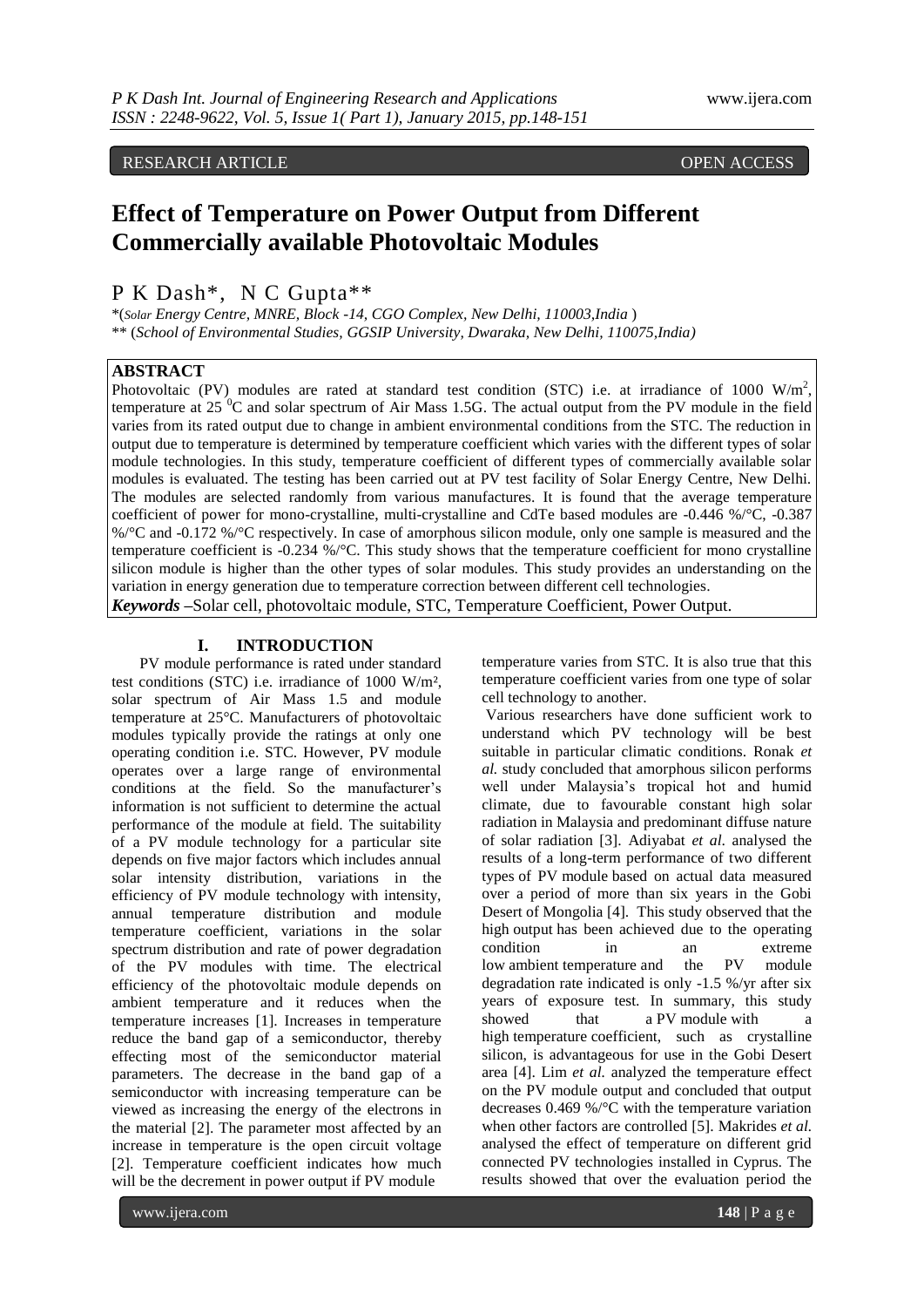highest average thermal losses in annual DC energy yield were 8% for mono crystalline silicon and 9% for multi crystalline silicon technologies while for thin film technologies, the average losses were 5% [6]. Skoplaki and Palyvos observed that the operating temperature plays a pivotal role in the photovoltaic conversion process. Both the electrical efficiency and hence the power output of a PV module depends linearly on the operating temperature and decreases with cell temperature [7]. George *et al.* evaluated the temperature behaviour of 13 different types of PV modules, which had been exposed to real conditions in Stuttgart, Germany and Nicosia, Cyprus. The temperature coefficient for mono crystalline, multi crystalline and amorphous silicon varied -0.353 to -0.456 % $\sqrt{C}$ , -0.403 to -0.502 %/ $\rm{^0C}$  and -0.039 to - 0.461%/ $\rm{^0C}$  respectively [8]. [Minemoto](http://www.scopus.com.scopeesprx.elsevier.com/authid/detail.url?authorId=7003573103&eid=2-s2.0-34147134983) *et al.* analysed the impact of spectral irradiance distribution and temperature on the outdoor performance of amorphous silicon and multi crystalline silicon modules and concluded that the output energy of amorphous silicon modules mainly depends on spectrum distribution and is higher under blue-rich spectrum. In contrast, the output energy of mono crystalline<br>silicon module is sensitive to module silicon module is temperature but not to spectrum distribution [9].

Kalogirou and Tripanagnostopoulos showed that for mono crystalline and poly crystalline silicon solar cells, the efficiency decreases by about 0.45% for every degree rise in temperature, while for amorphous silicon cells, the effect is less, with a decrease of about 0.25% per degree rise in temperature [10]. Vokas *et al.* showed the electrical efficiency of the photovoltaic panel depends on its temperature and it reduces when the temperature increases [1]. Nelson concluded that the low temperature operation is necessary for PV modules. As temperature is increased, the dark saturation current of the PV cell increases which leads to a decrease in open circuit voltage. Also, the band gap of the photovoltaic material decreases which leads to an increase in photocurrent. The first effect is more dominant than the second effect and thus there is a net decrease in the solar conversion efficiency with increasing temperature [2]. [Nishioka](http://www.scopus.com.scopeesprx.elsevier.com/authid/detail.url?authorId=55425041300&eid=2-s2.0-6444244494) *et al.* analysed field test data from a 50 kW PV system installed at Japan. It is found that the PV system operated in a wide temperature range and was strongly affected by the temperature coefficient on conversion efficiency when the module temperature became high. The results showed that annual output energy of the PV system increased about 1% by an improvement of 0.1%/°C in the temperature coefficient [11].

Jawaharlal Nehru National Solar Mission is a major initiative of the [Government of India](http://en.wikipedia.org/wiki/Government_of_India) to promote solar energy while addressing India's [energy](http://en.wikipedia.org/wiki/Energy_security)  [security](http://en.wikipedia.org/wiki/Energy_security) challenges [12]. The mission has set an

ambitious target of deploying 20 GW of grid connected solar power by 2022 in the country. The installed capacity of grid interactive PV based electricity is 1648 MW as on  $31<sup>st</sup>$  March 2013[12]. Hence it is important to understand the performance of modules at different ambient temperature of the country. In this study temperature coefficient of different types of commercially available solar modules are evaluated. The testing has been carried out at PV test facility of Solar Energy Centre, New Delhi. The modules are selected randomly from various manufactures.

## **II. EXPERIMENTS**

Temperature coefficients for different type of PV technologies are evaluated at the test facility established at Solar Energy Centre (SEC), New Delhi for testing of modules under indoor laboratory conditions. Figure1and 2 represents the large area  $(2m \times 2m)$  single pulse sun simulator (Model:<br>QuickSun 700A, Endeas, Finland) and QuickSun 700A, Endeas, Finland) and environmental test chamber (Model: BSC-ETC 1000, Make: Tenny incorporation USA). The temperature of the module is increased at environmental test chamber. Once the module has reached the desired temperature, short circuit current, open circuit voltage and power output are measured. The module temperature has varied in steps of approximately 5°C over a range of interest and kept for 30 °C before the measurements. Different types of module from various manufacturers are tested which are selected randomly. The module rated capacity varies from 3 Wp to 300 Wp. Four different solar cell technologies i.e. single crystalline silicon, multi crystalline silicon; amorphous silicon and CdTe are used for evaluation of temperature coefficient. The temperature coefficient is determined according to IEC 61215 and 61646 standards at an irradiance of 1000 W/m2 [13,14]. The experimental measurements of short circuit current with respect to various temperature are plotted and the least square fit curve is obtained. The slope of this least square fit curve divided by the short circuit current at 25°C is the temperature coefficient for current for this particular module. Similar kinds of experiments are conducted for open circuit voltage and power for evaluation of temperature coefficients for open circuit voltage and power respectively.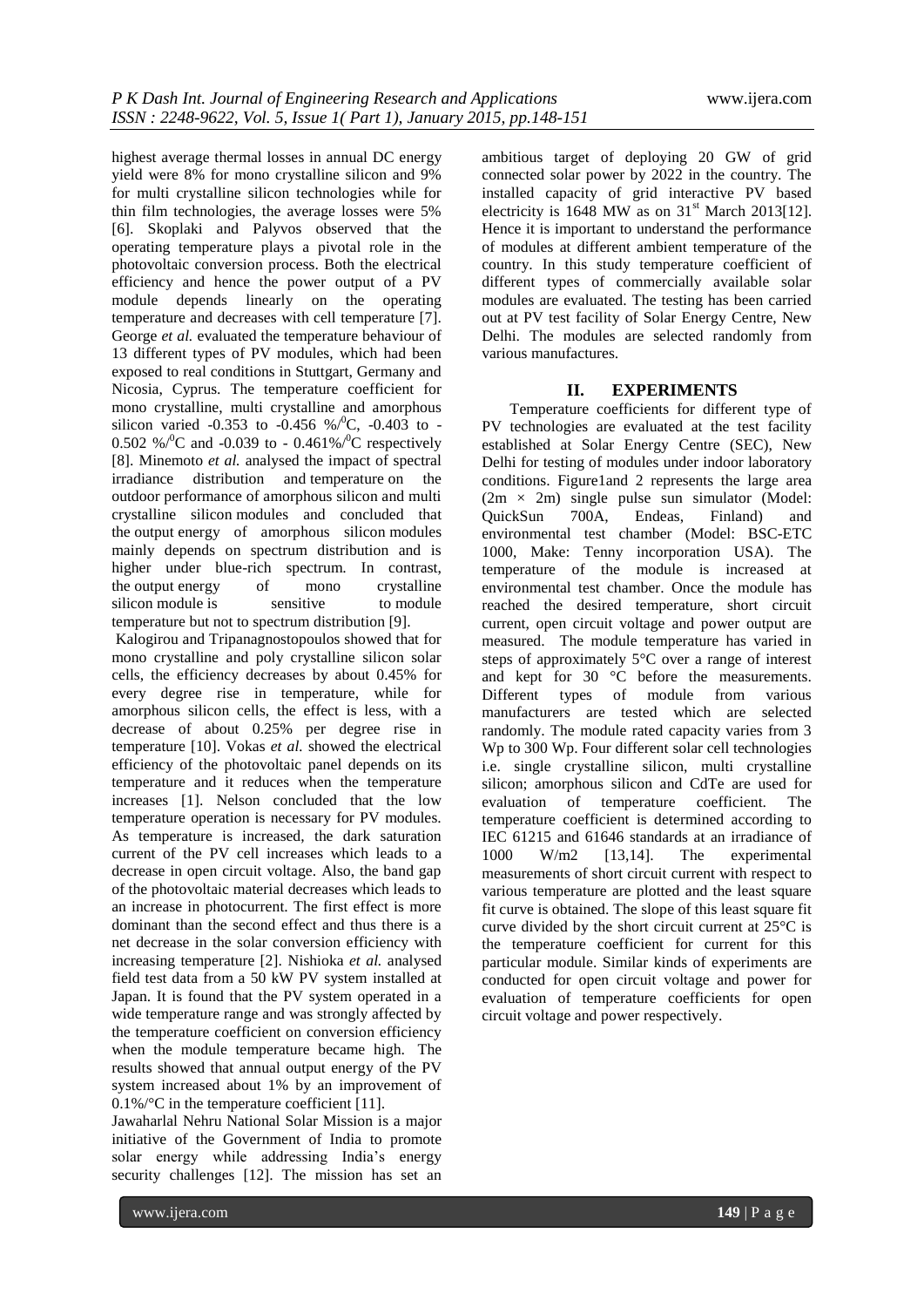

Figure 2 Environmental test chambers.

#### **III. Results and Discussion**

The temperature coefficient for short circuit current, open circuit voltage and power are evaluated for mono crystalline silicon, multi crystalline silicon, amorphous silicon and CdTe based solar modules. Figure 3-5 represent the variations in current, voltage and power with respect to temperature for a mono crystalline silicon module of 10 Wp rated capacity. Similar kinds of profiles are obtained for different rated capacity modules and also for different types of module technologies. It can be observed from these Figures that a linear best fitted straight line has been drawn based on the experimental measurements. The temperature coefficient is the slope of this best fitted straight line divided by the value of that parameter at 25°C. In similar fashion, the temperature coefficients are evaluated for different module technologies. Table 1 represents the average temperature coefficients of power for mono crystalline silicon, multi crystalline silicon, amorphous silicon and CdTe respectively. The temperature coefficient of power in mono crystalline silicon varies from -0.394%/°C to - 0.483%/°C with an average of -0.446%/°C. In case of multi crystalline silicon, it varies from-0.329%/°C to -0.506%/°C with an average of -0.387 %/°C. In case of CdTe, only two samples are measured with

values -0.168%/°C and 0.176%/°C and an average of -0.172%/°C. In case of amorphous silicon module, only one sample is measured and the temperature coefficient is -0.234%/°C. It is found from the study that the average temperature coefficient of power for CdTe technology is minimum (-0.17%/°C) and maximum for mono crystalline silicon module (- 0.446%/°C). It also can be concluded that CdTe module will perform better in high ambient temperature region in compare to other types of modules.







Figure 4 Temperature coefficient of open circuit voltage (mono C-Si sample : 10Wp)



Figure 5 Temperature coefficient of power (mono C-Si sample: 10Wp)